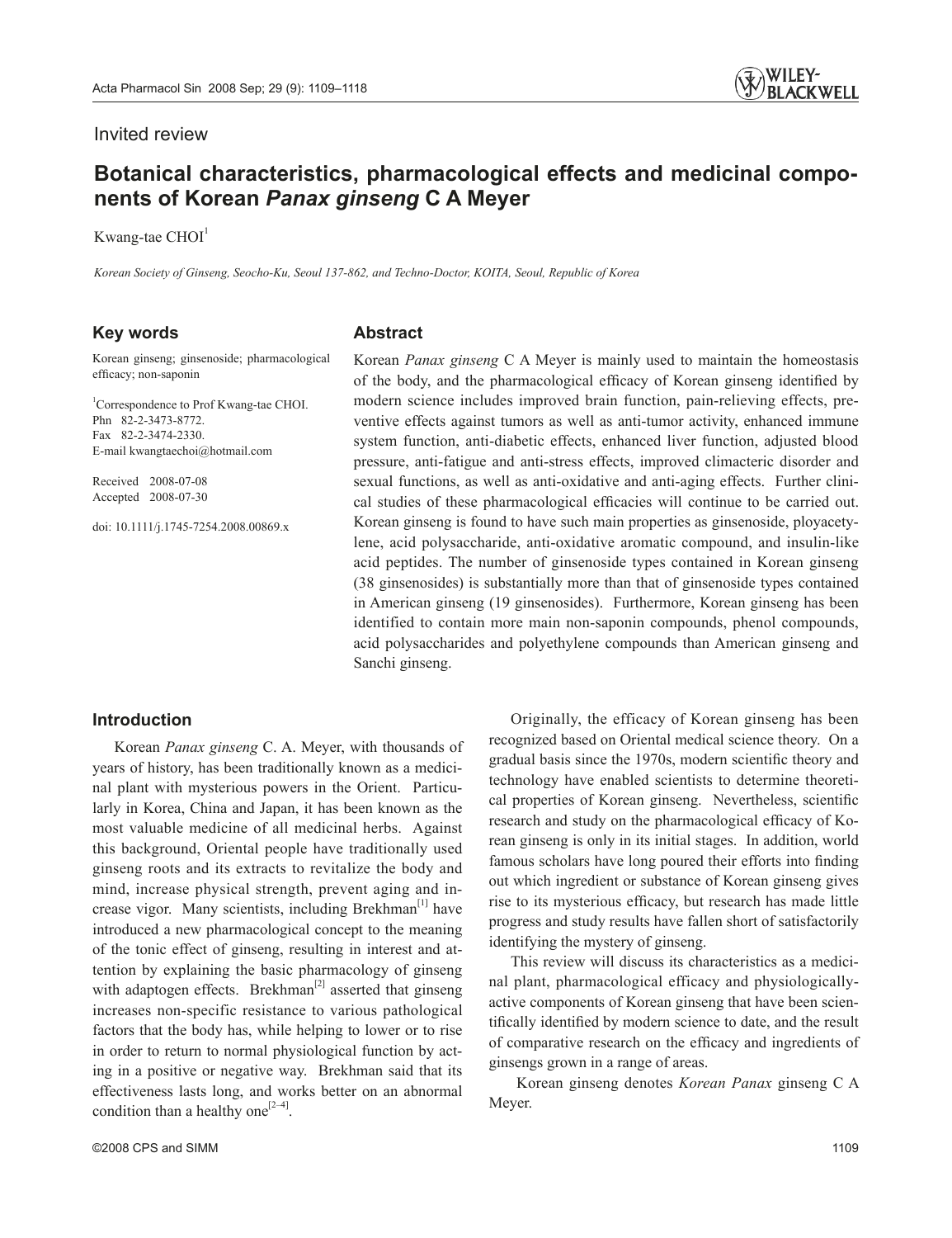# **Characteristics of Korean ginseng as a medicinal plant**

The botanical classifications of Korean ginseng are as follows:

Phylum: Embryophyta Siphonogama Subphylum: Angiospermae Class: Dicotyledoneae Subclass: Archichlamydeae Order: Umbelliflorae Family: Araliaceae Genus: *Panax*

The genus name *Panax* is a compound of the Greek words pan and axos. Pan means "all" and axos means "treat", which represents "treats all diseases". "Ginseng" indicates the name of the species of Korean ginseng and its Chinese pronunciation in English.

Ginseng is a perennial umbel plant, with one stalk having compound palmate leaves at its end. Its white fleshy root grows upright each year. Ginseng is originally a self-pollination plant. It starts to bloom at its third-year growth stage, and begins to blossom in the middle of May in Korea. In general, its seeds are obtained from a fourthyear growth plant, and flower buds are removed for seeds and root growth. Seeds are collected from the red berries, each having 2 pale yellow seeds in its fruit. At the time of picking, seeds do not have a clear embryo shape, and are immature, and need a dormant period and then ripen to enable germination. To remove the flesh from the harvested seeds, and to accelerate the growth of immature embryos, towards the latter half of July, ginseng growers put a mixture of seeds and sands into specially designed containers. They cultivate the seeds, including controlled watering for approximately 100 days (from the end of July to the beginning of November) in the shade, and then sow the seeds in seedbeds during the first half of November. Generally, plants that have been cultivated in seedbeds are transplanted at around the end of March or beginning of April.

Roots are pale yellowish white and are divided into a stout primary root, with 2 or 5 rootlets and root hairs. The size and shape of the rootlets depends on soil quality, water content, transplant methods, weather and fertilizer. Root age most strongly predicts root growth and shape. Ginseng roots are harvested between 4 and 6 years of age. Roots younger than these ages are referred to as being immature. Six-year-old ginseng roots are classified as being rhizomes (neck), primary roots and rootlets, resembling a human shape.

For a 6-year-old ginseng root, its rhizome (neck) grows thicker, and the primary root is about 7–10 cm in length and 3 cm in diameter, having several stout rootlets. A root is usually about 34 cm long, and weighs 70–100 g with some roots weighing 300–500 g.

The new buds of ginseng are formed in its rhizome each spring and corms wither away and die in autumn. Traces are recorded in the rhizome each year and this affects the size and shape of the neck. The rhizome (neck) is an important factor that determines ginseng quality. Ginseng roots with a low number of scars on the rhizome are regarded as adulterated or poor quality products and tend to be sold at a cheap price. In this respect, it is recommended that special attention is paid to deal with ginseng in regard to quality. The neck area is a characteristic of Korean ginseng and a key identifier of the product to distinguish it from other ginseng products.

# **Pharmacological effects of Korean ginseng**

Many researchers have tried to validate past empirical observations of the efficacy of Korean ginseng on the basis of modern physiological, biochemical and pharmacological knowledge. Recently, Korean ginseng has come to be highly recognized in Europe and the USA, based on studies of its efficacy and its tonic properties, which are frequently identified. A tonic medicine means that a drug that maintains normal physical tension or restores a morbid condition to a normal condition. *Panax ginseng* is known to have this efficacy, and many scientists agree that it acts to normalize the physical condition; that is to say, it maintains homeostasis $[1,2]$ . In addition, it is characterized by its fluent action, and no drug dependence or tolerance occurs despite a long intake period.

Scientifically proven pharmacological effects of Korean ginseng are as follows:

#### **Efficacy of improving cerebral functions**

Efficacy of increasing learning functions and reducing memory loss

1. Korean ginseng (extract and saponin component) is found to have efficacy to increase learning ability and improve memory to improve intellectual ability $[5]$ .

2. Example of experiment: Korean ginseng shows efficacy to improve problems such as memory loss and decrease in exercise integration functions (tendency to easily slip during a rotating bar ride test) caused by alcohol administration<sup>[6,7]</sup>.

3. *Panax ginseng* ginsenoside- Rg2 protects memory impairment via anti-apoptosis in a rat model<sup>[8]</sup>.

4. In Alzheimer's dementia, ginseng-treated patients showed clinical improvement at 4 weeks and showed continuing effects at 12 weeks. Ginseng treatment can im-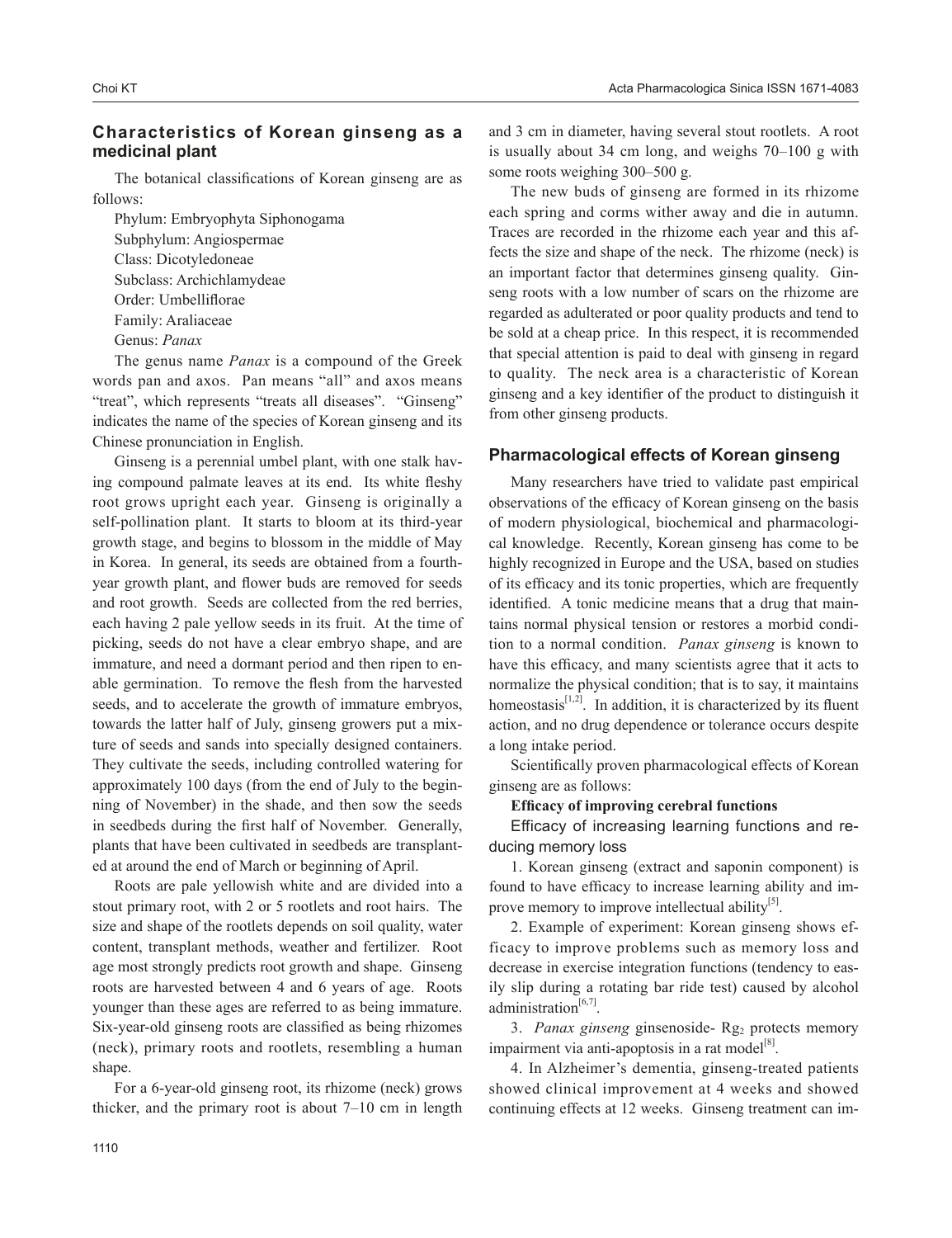prove cognitive function in Alzheimer's dementia<sup>[9]</sup>.

5. Ginsenoside  $Rb_1$  and  $Rg_1$  showed memory-enhancing effects in more than 10 models including aged rats, cerebral ischemia-reperfusion, ovariectomized rats and ß-amyloid induced memory impairment. G-Rg1 improved all stages of memory (i.e. registration, consolidation and retrieval of memory $)^{[7]}$ .

6. Pharmacologically-active components: G-Rb1, G- $Rg_1$ , G- $Rg_2$ 

Improvement of intellectual work accomplishment efficiency

1. Results of clinical test in humans report that ginseng increases mental, intellectual work accomplishment efficiency (improvement of the power of attention, mental calculation) $^{[10]}$ .

2. Korean ginseng extract can modulate working memory performance and subjective ratings of "quality of life" and mood $^{[11]}$ .

3. Pharmacologically-active components: PT saponin, ginseng extract (40% ethanol extract).

4. Research results of anti-amnesia effects and improvement of brain ischemic disorder are expected to contribute further to research and development for the use of ginseng ingredients as a medicine to improve or to prevent recurrence of senile dementia or cerebral infarct where the main symptoms are memory loss or deteriorated cognitive functions, or to improve cerebral functions $[7,9-11]$ .

## **Efficacy of relieving pain**

1. In tests using sensory neurons, Korean ginseng was found to have an action inhibiting the Ca channel that exists on sensory neurons and is related to the pain transmission neuron.

2. Ginsenosides Rb2, Rc, Rd, or Re injected supraspinally exert an antinociceptive effect in the substance P(Peptide)-induced pain model. Furthermore, Rb1, Rb2, Rd, or Rf given spinally produce antinociception in the substance P-induced pain model. In addition, ginsenosides Rb1, Rg2, or Rc given intrathecally induced antinociception in the proinflammatory cytokine-induced pain model<sup>[12]</sup>.

3. Pharmacologically-active components: G-Rf (component not contained in American ginsengs), Rb1, Rb2, Rc, Rd, Re, PT saponin.

# **Efficacy of preventing cancer and activate antitumor immunity**

Efficacy of preventing cancersResults of epidemiological studies of Korean ginseng intake and cancer cases (4600 patients) show that those who take Korean ginseng are less likely to contract various cancers such as cancer of the stomach, liver and lung than those who do not take it, and that increased intake leads to a lesser ratio of danger, proving its usefulness for primary prevention $^{[13,14]}$ .

Efficacy of inhibiting cancer cell growth<sup>[15,16]</sup>.

1. Saponin and non-saponin ingredients of ginseng contain activity inhibiting a variety of cancer cell growth $\int_1^{[17-27]}$ .

2. Ginsenoside Rp1 suppressed the cell growth of 21 S and HeLa cells in a dose-dependent manner. It was suggested that ginsenoside Rp1 can be used for anticancer action<sup>[28]</sup>.

3. An active substance (GFP) with stronger NO production in murine macrophages, that was isolated from red ginseng acidic polysaccharide, was found to increase the survival rate of male ICR mice transplanted with sarcoma 180, and showed more potent tumoricidal activities than natural killer cells $^{[29]}$ .

4. The post-operative intake of red gineng extract has potential to improve earlier anti-cancer immunity with recovering interleukin-2 (IL-2) and reducing IL-10 from depressed IL-2 and elevated IL-10 by gastric cancer during postoperative chemotherapy<sup>[30]</sup>.

5. Pharmacologically-active components: G-Rg3, G-Rh2, G-Rp1, polyacetylene compounds (panaxydol, panaxynol, panaxytriol).

Efficacy of inhibiting the metastasis of cancer cells

1. Efficacy of inhibiting metastasis of cancer cells to the lung was observed in a test in which G-Rg3 was given to a mouse to which tumor cells (colon cancer cells) were transplanted $[31]$ .

2. Administration of G-Rb2 to the skin of a mouse to which melanoma cells were transplanted inhibited tumor growth and the angiogenesis of tumor related to cancer cell metastasis $^{[32]}$ .

3. Pharmacologically-active components: G-R3, G-Rb2.

Efficacy of increasing anti-tumor activity of anticancer drug

1. Combination of Korean ginseng with mitomycin C increased the anti-cancer effect of Korean ginseng in comparison to the treatment of the anti-tumor drug (mitomycin C) alone $[17, 33]$ .

2. Pharmacologically-active components: G-Rh<sub>2</sub>, panaxytriol.

Efficacy of inhibiting tolerance formation and reducing side effects of anti-tumor drugs

1. Efficacy of increasing cytotoxicity against tumor cells and reducing the side effects of anti-tumor drugs with the combination of Korean ginseng with anti-tumor drugs by inhibiting resistance formation that is a hindrance to anti-tumor chemotherapy $^{[34,35]}$ .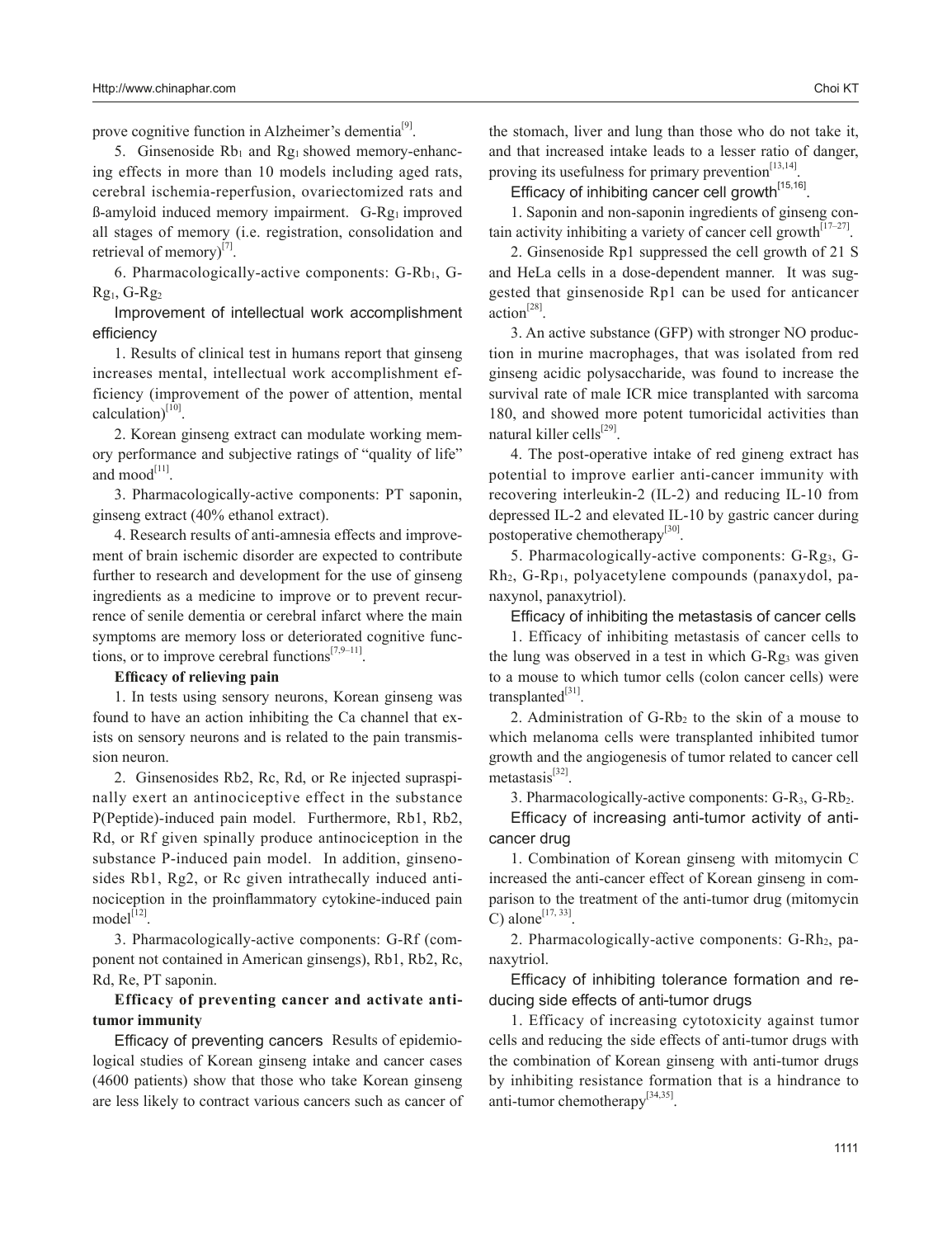Professor WI HWANG at Korea University College of Medicine reported petroleum ethers as non-saponin antitumor activity components. The contents included Korean red ginseng 0.64%, Chinese red ginseng 0.47%, with the content of Korean red ginseng being about 30% higher than that of the Chinese counterpart. Comparison of Korean red ginseng with the Chinese one as ginseng components showed that overall inhibition activity of Korean red ginseng against the tumor cell growth of mouse leukemic cell (P388) which is the cancer cell line of leukemia, human colon cancer (HT-29) and rectal cancer cells (HRT-18) was significantly stronger than that of Chinese red ginseng<sup>[19]</sup>.

2. Pharmacologically-active components: 20(S)-Rg3.

# **Efficacy of increasing immunization functions**

1. Korean ginseng extracts have the ability to revive cellular immune response after it has been decreased by mitomycin. Ether extracts also have the effect of significantly reviving or increasing the activity of cellular immunity or natural killer (NK)cells<sup>[17,30]</sup>.

2. Pharmacologically-active components: G-Rh<sub>2</sub>, extract.

#### **Anti-diabetic efficacy**

1. Ginseng saponin and ginsenoside  $Rh<sub>2</sub>$  has the efficacy of decreasing high blood glucose and improving diabetes by treating Streptozotocin (STZ), which is the substance that causes diabetes<sup>[36-41]</sup>.

2. Korean ginseng includes insulin secretion stimulating activity and insulin-like activity substances $[42-45]$ .

3. Pharmacologically-active components: G-Rb2, G-Rh2, acidic peptide, adenosine, pyroglutamic acid.

#### **Efficacy of improving liver functions**

1. Korean ginseng has the activity of prompting the detoxification of toxic substances, protecting the liver from damage, and generating and promoting the regeneration and recovery of the liver<sup>[46-50]</sup>.

2. Alcohol detoxification capacity of Korean ginseng is effective for hangover treatment $[47]$ .

3. Korean ginseng has anti-hepatitis activity<sup>[51]</sup>.

4. Pharmacologically-active components: G-Rb<sub>1</sub>, G-Rg1, G-Rf, G-Ro, ginseng extracts.

#### **Efficacy of adjusting blood pressure**

1. It is rumored that taking ginseng leads to high blood pressure. However, it lowers high blood pressure and heightens low blood pressure to return to normal. Recently, facts about the biochemical and pharmacological activities of ginseng related to blood pressure control are being gradually revealed by modern medical studies of effective ingredients and the efficacy of ginseng.

2. Korean ginseng improves blood circulation with its

Choi KT Choi KT Choi KT Acta Pharmacologica Sinica ISSN 1671-4083

vasodilation activity.

3. Korean red ginseng can exert an antihypertensive effect, which appears to be related to a lower rather than higher doses of ginsenosides $[52]$ .

4. Blood pressure lowering activity of Korean ginseng saponin is made by VEC (vascular endothelial cell)-derived NO secretion promotion activity<sup>[53,54]</sup>.

5. Pharmacologically-active components: G-Ro, G-Rb1, G-Re, G-Rg1, G-Rg3, PT components.

#### **Efficacy of anti-fatigue and anti-stress**

1. Korean ginseng shows a prolonged swimming time effect, and under forced exercise stress testing, improved exercise capability and prompted recovery from fatigue in a forced swimming experiment $[6,55]$ .

2. It is observed that continued intake of Korean red ginseng is effective for prompted recovery from accumulated fatigue and prevention from sports anemia in athletes.

3. It is observed that Korean ginseng enforces the power to stand an unfavorable environment in a test of animals exposed to low temperatures (5 °C, 0 °C, -10 °C) and high temperatures  $(35 \text{ °C})^{[56]}$ .

4. It is observed that Korean red ginseng has the effect to help to increase resistance to stress to maintain homeostasis by making exquisite adjustments against certain stressors and changes in the environment<sup>[57]</sup>.

5. Ginsenoside Rb1 is the component, at least a major component, in ginseng with anti-stress activity. Rb1 prevents the stress-induced impairments of reproductive function in male and female mice. Rb1 also prevents the stressinduced brain degeneration in mice. Rb1 may block stress response at a very early stage and consequently prevents adverse effects of stress<sup>[58,59]</sup>.

6. Panax ginseng extract has potential protective effects against the oxidative stress of PCBs (polychlorinated biphenyls $)^{[60]}$ .

7. Pharmacologically-active components: G-Rg1 , G-Rb1, extract.

#### **Efficacy of improving female climacteric disorder**

1. A result of tests of women with climacteric disorders showed that overall, the administration (3 g/day, 2 months) of Korean red ginseng was effective for about 80% of them, adjusting the dose to increase treatment effect<sup>[61]</sup>.

2. Usage: Korean red ginseng 3.0–6.0g/day, more than 2 months.

### **Efficacy of improving male sexual dysfunctions**

1. A test on animals suggested that Korean red ginseng defends males against sexual behavior disorders caused by stress<sup>[55]</sup>.

2. Korean red ginseng was evaluated as effective for the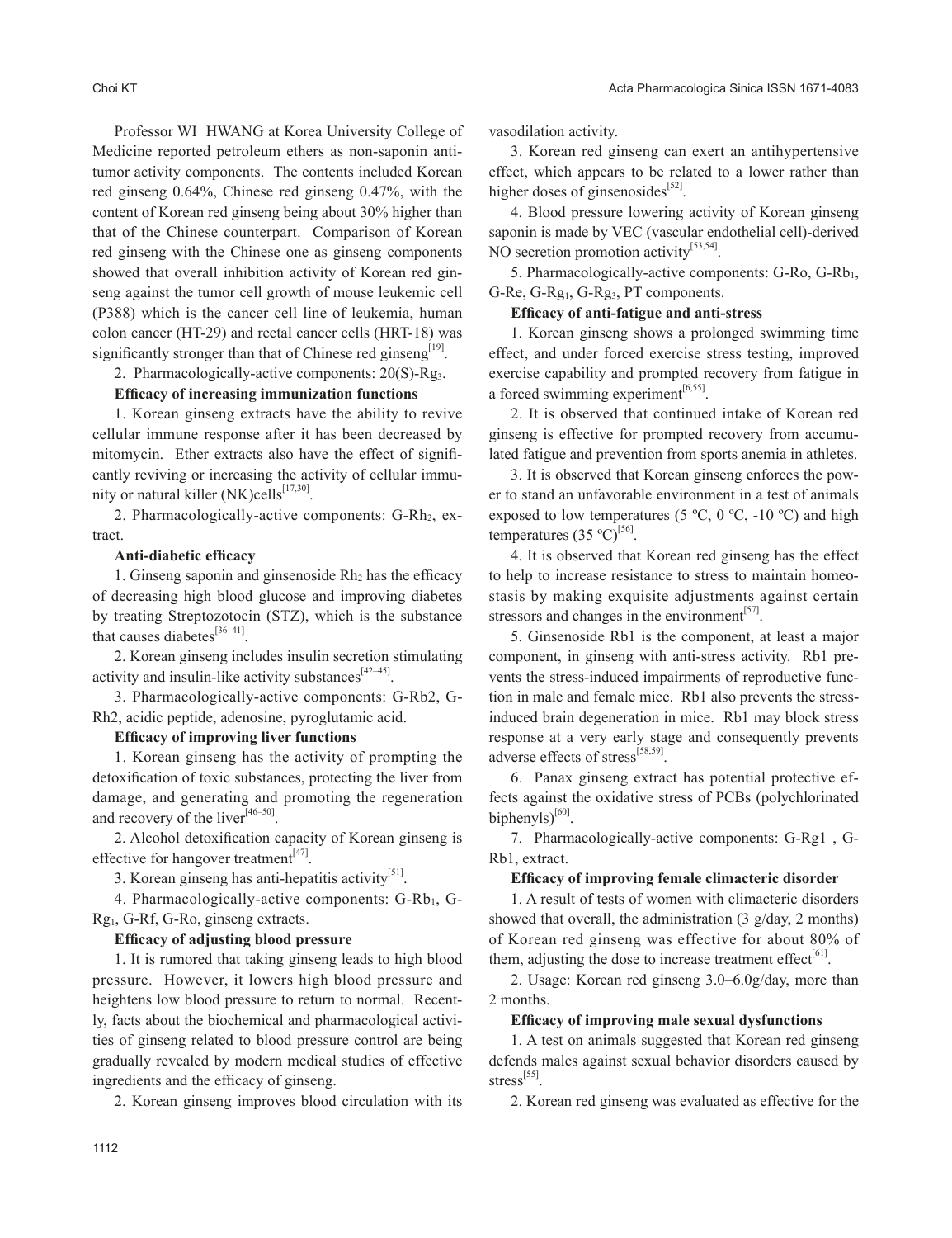improvement of sexual function. A clinical test indicated that the group who were given Korean red ginseng showed better effects in erectile function, sexual desire and satisfaction of patients than the control group<sup>[62–66]</sup>.

3. Daily treatment of male mice with purified ginsenoside Rg1 significantly increased the mounting frequency and the number of intromissions. However, ginsenoside Rb1 did not show a significantly enhancing effect on male mating behavior $^{[59]}$ .

4. Pharmacologically-active components: G-Rg1, Korean red ginseng extracts.

#### **Efficacy of inhibiting AIDS virus (HIV) growth**

1. AIDS is a chronic disease, and an examination of the anti-HIV activity of Korean red ginseng components revealed that HIV growth inhibition activity was observed in crude saponin components $[67-69]$ .

2. The possibility that the occurrence of the deleted nef gene (g∆ nef) might be associated with long-term intake of Korean red ginseng<sup>[70]</sup>.

3. Pharmacologically-active components: crude saponin, Korean red ginseng extract and powder.

#### **Efficacy of anti-oxidation and anti-aging activity**

1. It is recognized that a free radical that is produced in excess of what is reasonably sufficient in the body greatly affects changes caused by diseases in the body such as inflammation, cancer, arterial sclerosis, brain diseases, and increase in lipid peroxidation, is the most important factor to aging.

2. Korean ginseng has the anti-oxidation effect of inhibiting the increase in harmful free radical formation and lipid peroxidation<sup>[71-77]</sup>.

3. A long-term administration of Korean red ginseng was found to be effective for prolonged life of tested animals[78].

4. Pharmacologically-active substances: Phenolic compounds, polyacetylene compounds.

# **Physiologically-active components of Korean ginseng**

**Ginseng saponins** The key active ingredients of ginseng are known to be a compound carbohydrate (a compound of alcohol or phenol and sugar) called saponin or ginsenosides. This property excites and suppresses the central nervous system, adjusts metabolism, lowers blood glucose, improves muscular activities, stimulates the endocrine system and maintains hormone levels properly.

The name saponin is derived from the phenomenon in which fine foam comes from its solution like a piece of soap. In general, glycosides form a very high polarization compound that causes hemolysis and fish poison. In addition, it combines with cholesterol in blood to form a complex body. What are the differences between ginseng saponin with little hemolysis and other saponins, if any? First, most ginseng saponins are a unique triterpenoid dammarane saponin that exists only in ginseng genus plant. Second, saponis found in other plants contain hemolysis, whereas ginseng saponin is a neutral glycoside that has little poison. Third, the pharmacological action of ginseng saponin is quite different to those of other medicinal plants. Finally, the molecular numbers of ginsenosides are as follows:

Ginsenoside-Rg1 (C<sub>42</sub>H<sub>72</sub>O<sub>14</sub> 2H<sub>2</sub>O): 837 Ginsenoside-Rb1 (C<sub>54</sub>H<sub>92</sub>O<sub>23</sub> 3H<sub>2</sub>O): 1163 Ginsenoside-Rf (C<sub>42</sub>H<sub>72</sub>O<sub>14</sub> 2H<sub>2</sub>O): 837

Glycoside hydrolyzed by acid forms free sugars and aglycone. Panaxadiol, panaxatriol, and oleanolic acid are known as aglycones of ginseng glycoside. The glycosides of panaxadiol and panaxatriol are included only in ginseng. Their physiological activities draw much attention academically.

Modern analytical technology enabled us to determine the chemical structures of 66 ginsenosides (ginseng saponin). Thirty-eight ginsenosides were found in *Panax ginseng* C A Meyer (Korean ginseng), 19 ginsenosides in *Panax quinquefolius* L (American ginseng), and 29 ginsenosides in *Panax notoginseng* Burkill (Sanchi ginseng). Based on their chemical structures, saponin compounds are divided into three groups such as protopanaxadiol (PD)

**Table 1.** Content of ginsenosides of Korean white and red ginsengs.

| Common $(18)$                                                                                                                                                                                                                                                                                 | Only in white ginseng (7)                                                                                                                                 | Only in red ginseng (13)                                                                                                                                                                                                                                                                                             |
|-----------------------------------------------------------------------------------------------------------------------------------------------------------------------------------------------------------------------------------------------------------------------------------------------|-----------------------------------------------------------------------------------------------------------------------------------------------------------|----------------------------------------------------------------------------------------------------------------------------------------------------------------------------------------------------------------------------------------------------------------------------------------------------------------------|
| ginsenosides-Ro, -Ra <sub>1</sub> , -Ra <sub>2</sub> , -Ra <sub>3</sub> , -Rb <sub>1</sub> ,<br>$-Rb_2$ , $-Rb_3$ , $-Rc$ , $-Rd$ , $-Re$ , $-Rf$ , $-Rg_1$ , $-Rg_2$ ,<br>$-Rg_3$ , -Rh <sub>1</sub> , quinquenoside-R <sub>1</sub> ,<br>notoginsenoside- $R_1$ ,<br>20-gluco-ginsenoside-Rf | malonyl-ginsenosides-Rb <sub>1</sub> , -Rb <sub>2</sub> , -Rc, -Rd,<br>koryoginsenoside- $R_1$ , koryoginsenoside- $R_2$ ,<br>polyacetyleneginsenoside-Ro | ginsenosides- $Rh_2$ , $-Rs_1$ , $-Rs_2$ , $-Rs_3$ ,<br>ginsenoside $Rf_2$ , 20(S)-ginsenoside- $Rg_3$<br>$20(S)$ -ginsenoside-Rg <sub>2</sub> , $20(R)$ -ginsenoside-Rh <sub>1</sub> ,<br>notoginsenoside-R <sub>4</sub> , ginsenoside Rh <sub>4</sub> ,<br>ginsenosides- $Rg_5$ , $Rg_6$ , 20(E)-ginsenoside $F_4$ |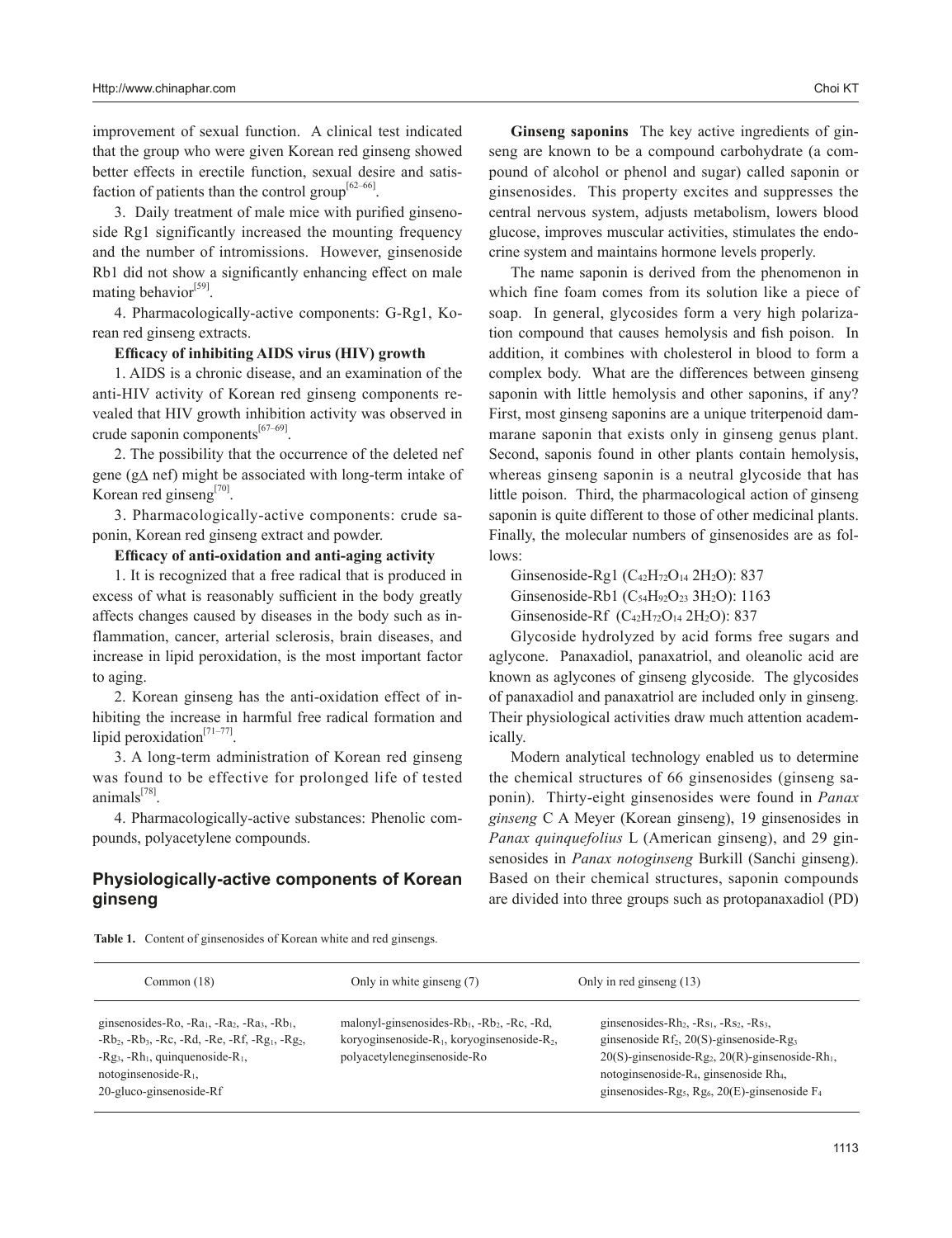| <b>Types</b>  | Ginsenosides                                                                                                                                                                                                                                                                                                                                                                                                                                                                           | Total $(38)$ |
|---------------|----------------------------------------------------------------------------------------------------------------------------------------------------------------------------------------------------------------------------------------------------------------------------------------------------------------------------------------------------------------------------------------------------------------------------------------------------------------------------------------|--------------|
| PPD type      | ginsenosides-Ra <sub>1</sub> , -Ra <sub>2</sub> , -Ra <sub>3</sub> , -Rb <sub>1</sub> , -Rb <sub>2</sub> , -Rb <sub>3</sub> , -Rc, -Rd, -Rg <sub>3</sub> , quinquenoside-R <sub>1</sub> ,<br>malonyl-ginsenosides-Rb <sub>1</sub> , -Rb <sub>2</sub> , -Rc, -Rd, koryoginsenoside-R <sub>2</sub> , ginsenosides-<br>$Rh_2$ , -Rs <sub>1</sub> , -Rs <sub>2</sub> , -Rs <sub>3</sub> , 20(S)-ginsenoside-Rg <sub>3</sub> , notoginsenoside-R <sub>4</sub> , ginsenoside-Rg <sub>5</sub> | 22           |
| PPT type      | ginsenosides-Re, -Rf, -Rg <sub>1</sub> , -Rg <sub>2</sub> , -Rg <sub>6</sub> , -Rh <sub>1</sub> , notoginsenoside-R <sub>1</sub> , 20-gluco-ginsenoside-Rf,<br>koryoginsenoside-R <sub>1</sub> , ginsenoside Rf <sub>2</sub> , 20(R)-ginsenoside-Rg <sub>2</sub> , 20(R)-ginsenoside-Rh <sub>1</sub> ,<br>ginsenoside Rh <sub>4</sub> , 20 $(E)$ -ginsenoside F <sub>4</sub>                                                                                                           | 14           |
| Oleanane type | ginsenoside Ro, polyacetyleneginsenoside-Ro                                                                                                                                                                                                                                                                                                                                                                                                                                            | 2            |

**Table 2.** PPD, PPT and oleanane ginsenosides of Korean ginseng (white and red ginsengs).

39, protopanaxatriol (PT) 25, and oleanane 2. The total number (38 ginsenosides) of Korean ginseng saponins is far more than those of American ginseng (19 ginsenosides) and *Panax notoginseng* (29 ginsenosides) (Tables 1–6)<sup>[79,80]</sup>. As shown in Tables 1–6, ginsenosides Ra1, Ra2, Ra3, malonyl-G-Rb1, malonyl-G-Rb2, malonyl-G-Rc, malonyl-G-Rd, Rs1, Rs2, Rs3, Rg3, Rg5, Rh2, K-R2, Rf, Rf2, 20(R)- G-Rg2, Rg6, 20(R)-G-Rh1, 20(E)-G-F4, Rh4, K-R1, and polyacetyleneginsenoside-Ro are only in Korean ginseng. To consider respective different pharmacological actions of each ginsenoside, it is clear that Korean ginseng has better pharmacological efficacy compared with other ginseng.

Korean researchers $^{[81]}$  made an analysis of aglycone compounds in the primary root, rootlet and root hair. The ratio of panaxadiol and panaxatriol is about 1.0 per primary root, 1.5 per rootlet and 0.1 per root hair. The amount of saponin content in rootlets is twice as great as that of the primary, whereas the amount of saponin content in root hair is about the same as the primary root. Nevertheless, root hairs and rootlets are not used for medicinal purposes, which is thought to be a result of the saponin content. Han<sup>[82]</sup> reported that when evaluating the medical effects of ginseng, it should be made using the correct ratio of panaxadiol and panaxatriol and absolute saponin content. This also applies to foreign ginsengs.

The high evaluation of Korean ginseng in the world market is not because of its mere appearance or manufacturing technology, but because of its medical effects. This may mean that the excellent efficacy of Korean ginseng bears relation to the ratio of panaxadiol and panaxatriol. The ratio of ginsenosides Rb1 and Rg1 contained in Korean ginseng is different from that of American ginseng or Notoginseng (Sanchi ginseng) (Table 7). The relative amount of Rg1 contained in American ginseng is very small, whereas that of Rg1 contained in Korean ginseng is roughly the same.

**Non-saponin physiologically-active components** Korean ginseng has important substances other than ginsenoside that show anti-tumor, anti-oxidative, anti-diabetic and anti-inflammatory effects, and even hematosis action.

Dr SI KIM<sup>[83]</sup> at Korea Ginseng and T Research Institute worked with Professor BJ AHN at Chungnam University College of Pharmacy to announce that the oil soluble ingredient contained in ginseng inhibited tumor growth in tested rats. These components are panaxydol, panaxynol and panaxytriol, and have displayed strong inhibitory effects on L1210 anti-tumor cells. Generally, polyacetylene compounds such as panaxydol, panaxynol and panaxytriol show anti-tumor and antioxidative effects $[83,84]$ , and the content of polyacetylene compounds in Korean ginseng (0.89 mg/g dw) is even greater than those of American (0.64 mg/ g dw) and Sanchi ginseng (Notoginseng) (0.75 mg/g dw).

Phenol compounds such as maltol show anti-aging effects as a lipid peroxidation inhibitor. Maltol is a phenol compound specific to Korean red ginseng. Carbohydrates are extracted in a water solution, and make up 60%–70% of total extracts. Monosaccharide, disaccharide, and trisaccharide and polysaccharide, and polysaccharide such as panaxans A-U display a hypoglycemic effect, increased immune system and anti-ulcerative activity. Particularly, acid polysaccharides such as panaxan Q-U have inhibition activities against active toxohormone- $L^{[44]}$ . Korean ginseng has more acid polysaccharides than its American counterpart (Table 8).

Among refined oil properties, there is ispinene, which acts as a pain reliever and anti-inflammatory drug, and ocinene, which is an active element against abnormal intestinal fermentation. Particularly, the importance of nonsaponin properties came to be recognized by the findings of anti-diabetic components such as adenosine, acidic peptide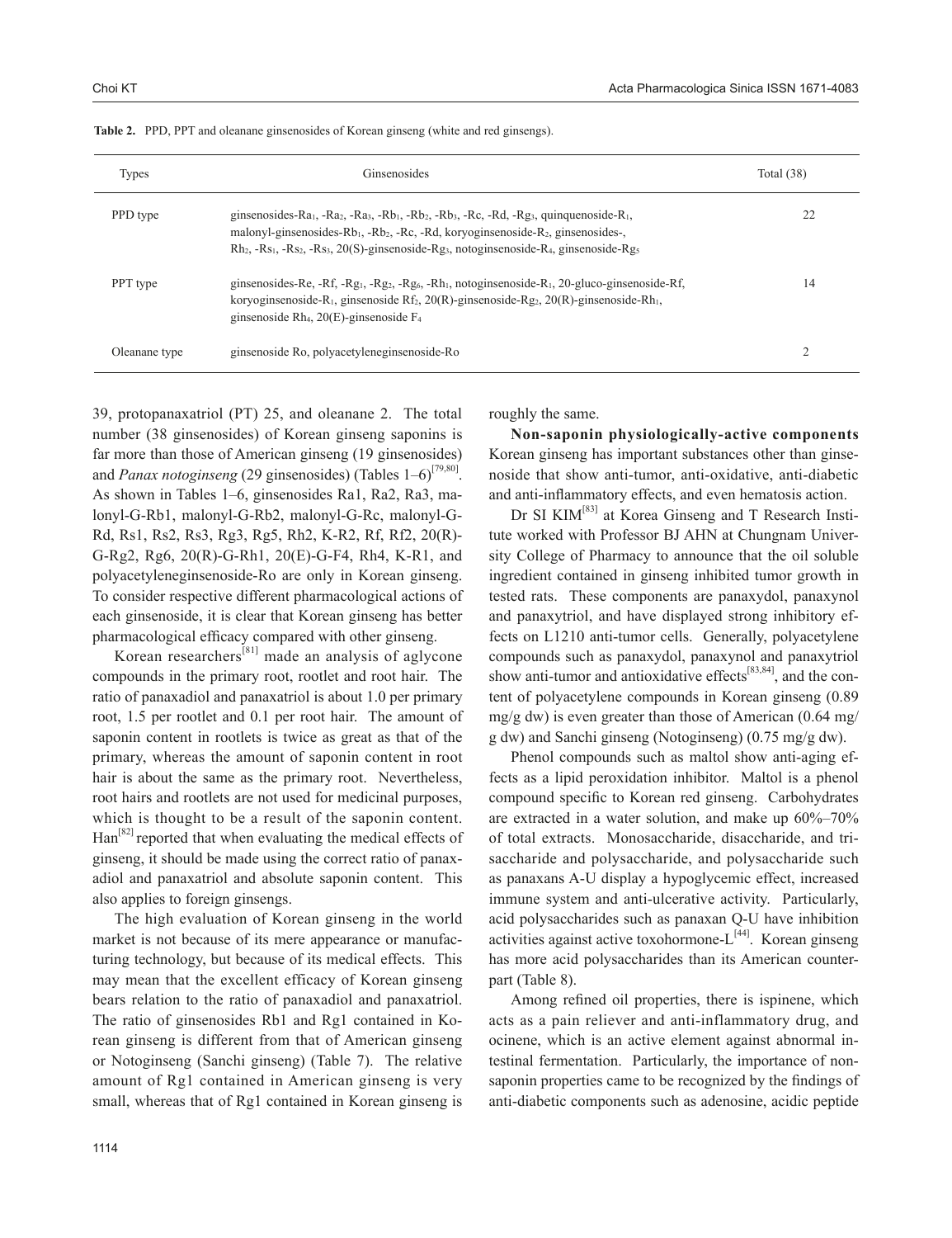**Table 3.** PPD saponin content of Korean ginseng, Sanchi ginseng and American ginseng  $(w/w \%)^*$ .

**Table 4.** PPT saponin content of Korean ginseng, Sanchi ginseng and American Ginseng (*w/w* %).

|                 | Korean ginseng |                | Sanchi                         | American                        |
|-----------------|----------------|----------------|--------------------------------|---------------------------------|
| <b>PPD</b>      | (P ginseng)    |                | ginseng                        | ginseng                         |
| saponin         | White          | Red            | $(P \text{ noto-}$<br>ginseng) | $(P$ quinque<br><i>folius</i> ) |
| $G-Ra_1$        | 0.03           | 0.02           | $\overline{a}$                 |                                 |
| $G-Ra2$         | 0.02           | 0.03           | L,                             |                                 |
| $G-Ra3$         | 0.005          | 0.005          |                                |                                 |
| $G-Rb1$         | 0.47           | 0.38           | 1.8                            | 1.84                            |
| $G-Rb2$         | 0.21           | 0.15           | L,                             | 0.03                            |
| $G-Rb$          | 0.005          | 0.014          | L.                             | 0.03                            |
| G-Rc            | 0.26           | 0.14           |                                | 0.31                            |
| G-Rd            | 0.15           | 0.036          | 0.20                           | 0.45                            |
| malonyl-G-Rb1   | 0.82           | $\overline{a}$ |                                | $\overline{a}$                  |
| $malonyl-G-Rb2$ | 0.41           |                |                                |                                 |
| malonyl-G-Rc    | 0.30           | $\overline{a}$ |                                | $\overline{a}$                  |
| malonyl-G-Rd    | 0.12           |                |                                |                                 |
| $G-Rs_1$        | L,             | 0.008          |                                |                                 |
| $G-Rs2$         | L              | 0.01           |                                |                                 |
| $G-Rs3$         |                | 0.005          |                                |                                 |
| $G-Rg3$         | 0.0003(20R)    | 0.014(20R)     |                                |                                 |
|                 |                | 0.006(20S)     | ÷.                             |                                 |
| $G-Rg5**$       |                | 0.025          |                                |                                 |
| $G-Rh2$         |                | 0.001          |                                |                                 |
| $Q-R_1$         | 0.002          | 0.015          |                                | 0.01                            |
| Q-I             | $\overline{a}$ | $\overline{a}$ |                                | 0.006                           |
| Q-II            | L              | $\overline{a}$ |                                | 0.008                           |
| Q-III           |                |                |                                | 0 0 0 0 5                       |
| Q-IV            |                |                |                                | 0 0 0 0 5                       |
| $Q-V$           |                |                |                                | 0 0 0 1 2                       |
| $G-F2$          |                |                |                                | 0.018                           |
| Gy-XVII         |                |                | 0.036                          | 0.03                            |
| $N - R_4$ ***   | ÷              | 0.002          | 0.028                          | $\overline{a}$                  |
| N-Fa            |                |                | 0.020                          |                                 |
| $N-A$           |                |                | 0.0065                         |                                 |
| $N-B$           |                |                | 0.0042                         |                                 |
| N-C             |                |                | 0.0056                         |                                 |
| $N-D$           |                |                | 0.0038                         | $\overline{a}$                  |
| $N-E$           |                |                | 0.0022                         |                                 |
| $N-G$           |                |                | 0.0016                         |                                 |
| $N-I$           |                |                | 0.0047                         |                                 |
| $N-K$           |                |                | 0.0042                         |                                 |
| $N-L$           |                |                | 0.0014                         |                                 |
| $K-R_2$ ****    | 0.001          |                |                                |                                 |
| Total number    | 15             | 17             | 14                             | 13                              |

|                           |                                       | Korean ginseng | Sanchi                         | American                      |
|---------------------------|---------------------------------------|----------------|--------------------------------|-------------------------------|
| PPT                       | $(P \text{ ginseng})$<br>White<br>Red |                | ginseng                        | ginseng                       |
| saponin                   |                                       |                | $(P \text{ noto-}$<br>ginseng) | (P quinque<br><i>folius</i> ) |
|                           |                                       |                |                                |                               |
| G-Re                      | 0.15                                  | 0.17           | 0.15                           | 1.0                           |
| $G-Rf$                    | 0.05                                  | 0.066          |                                |                               |
| $G-Rf2$                   | $\overline{\phantom{0}}$              | 0.002          |                                |                               |
| $G-Rg_1$                  | 0.21                                  | 0.29           | 1.9                            | 0.15                          |
| $G-Rg2$                   | 0.01                                  | 0.024(20S)     | 0.03                           | 0.008                         |
|                           |                                       | 0.003(20R)     |                                |                               |
| $G-Rg6$                   |                                       | 0.002          |                                |                               |
| $G-Rg_8$ ***              |                                       |                |                                | 0.0002                        |
| $G-Rh_1$                  | 0.015                                 | 0.006(20S)     | 0.01                           |                               |
|                           |                                       | 0.007(20R)     |                                |                               |
| $20(E)$ -G-F <sub>4</sub> |                                       | 0.006          |                                |                               |
| $G-Rh_4***$               |                                       | 0.098          |                                |                               |
| $20$ -glu-G-Rf            | 0.005                                 | 0.008          | 0.005                          |                               |
| $N-R_1$                   | 0.002                                 | 0.007          | 0.16                           |                               |
| $N-R2$                    |                                       |                | 0.04                           |                               |
| $N-R_3$                   |                                       |                | 0.007                          |                               |
| $N-R6$                    |                                       |                | 0.002                          |                               |
| $N-R_8$                   |                                       |                | 0.0001                         |                               |
| $N-R9$                    |                                       |                | 0.00003                        | $\overline{a}$                |
| $N-H$                     |                                       |                | 0.0015                         |                               |
| $N-J$                     |                                       |                | 0.0009                         |                               |
| $N-M$                     |                                       |                | 0.0035                         | $\overline{\phantom{0}}$      |
| $N-N$                     |                                       |                | 0.0014                         |                               |
| $P-F_1***$                |                                       |                | $\overline{a}$                 | 0.04                          |
| $K-R_1***$                | 0.0004                                |                |                                |                               |
| Total number              | 8                                     | 13             | 15                             | 5                             |

G: Ginsenoside; Q: Quinquenoside; N: Notoginsenoside; Gy: Gypenoside; P: Pseudoginseoside; \*: yields from dried roots; \*\*: side chain of D20 type; \*\*\*: modified side chain; \*\*\*\*: Koryoginsenosides.

**Table 5.** Oleanane saponin content of Korean ginseng, Sanchi ginseng and American ginseng (*w/w* %)\*.

| Oleanane<br>type | Korean ginseng<br>$(P \text{ ginseng})$ |       | Sanchi<br>ginseng              | American<br>ginseng             |
|------------------|-----------------------------------------|-------|--------------------------------|---------------------------------|
| saponin          | White                                   | Red   | $(P \text{ noto-}$<br>ginseng) | $(P$ quinque<br><i>folius</i> ) |
| G-Ro             | 0.02                                    | 0.045 |                                | 0.07                            |
| Polyacetylene-   | ?                                       |       | -                              |                                 |

G: Ginsenoside; Q: Quinquenoside; N: Notoginsenoside; Gy:Gypenoside; P: Pseudoginsenoside; \*: yields from dried roots; \*\*: side chain of D20 type; \*\*\*: modified side chain; \*\*\*\*: Koryoginsenosides.

\*: yields from dried roots.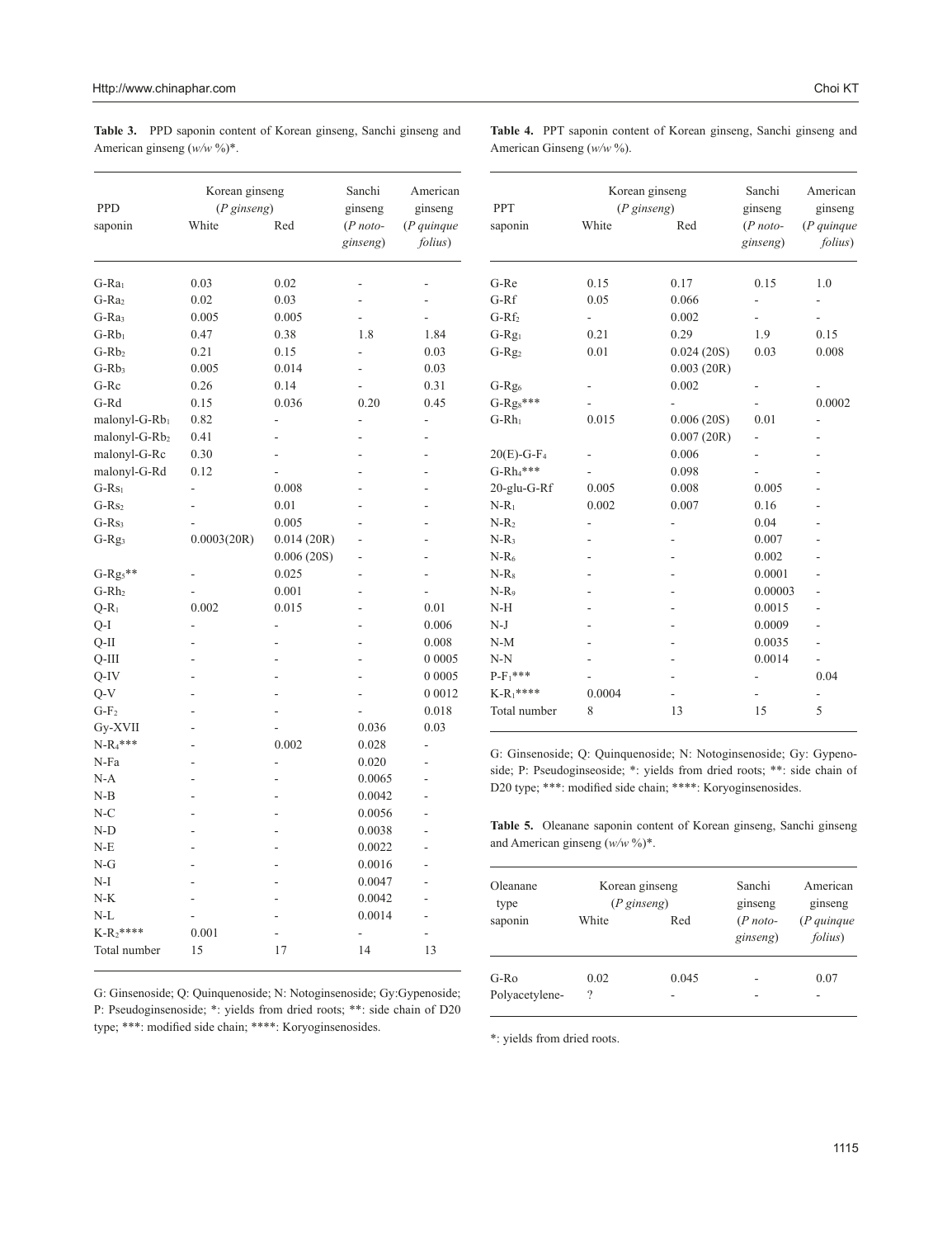| Type          | Korean<br>ginseng<br>(Panax<br>ginseng) | Sanchi<br>ginseng<br>(Panax<br>notoginseng) | American<br>ginseng<br>(Panax<br>notoginseng) |
|---------------|-----------------------------------------|---------------------------------------------|-----------------------------------------------|
| PPD type      | 22                                      | 14                                          | 13                                            |
| PPT type      | 14                                      | 15                                          | 5                                             |
| Oleanane type | $\overline{c}$                          |                                             |                                               |
| Total         | 38                                      | 29                                          | 19                                            |

**Table 6.** Numbers of PPD, PPT and oleanane ginsenosides of Korean ginseng, Sanchi ginseng and American ginseng.

\* Korean ginseng contains all of ginsenosides isolated from white and red ginsengs.

Table 7. The ratio of Rb<sub>1</sub>/Rg<sub>1</sub> contained in Korean ginseng, American ginseng and Sanchi ginseng.

| Research<br>institute | Korean<br>ginseng | American<br>ginseng | Sanchi<br>ginseng |
|-----------------------|-------------------|---------------------|-------------------|
| Tanaka et al (1985)   | 1.33              | 8.00                | 0.91              |
|                       | (0.4/0.3)         | (1.6/0.2)           | (5.2/5.7)         |
| Josep M Betz et al    | 0.89              | 4 77                |                   |
| (1984)                | (0.203/0.229)     | (0.797/0.167)       |                   |
| Ko et al (1995)       | 1 23              | 103                 | 0.94              |
|                       | (0.48/0.39)       | (1.86/0.18)         | (1.89/1.91)       |

**Table 8.** Acid polysaccharides content of Korean ginseng and American ginseng.

| Description         | ginseng | Korean red Korean white American<br>ginseng | ginseng |
|---------------------|---------|---------------------------------------------|---------|
| Acid polysaccharide | 74.65   | 6.27                                        | 3.22    |
| $\frac{0}{0}$       | 7.47    | 0.63                                        | 0.32    |

and substance containing manganese, and non-saponin ingredients that have effective pharmacological activities. Before these reports, the importance of panaxydol and linoleic acid, inflammatory ingredients, have been emphasized. On top of those properties, Korean ginseng (*Panax ginseng* C A Meyer) contains properties having nitrogen such as protein and nucleic acid, essential amino acids and essential fatty acids. Notably, Korean ginseng still has more amino acids than American ginseng.

#### **References**

- 1 Brekhman II. *Panax ginseng*. Leningrad: Gosudaarst Isdat et Med Lit; 1957.
- 2 Brekhman II, Dardymov IV. New substances of plantorigin which increase non-specific resistance. Annu Rev Pharmacol 1969: 9: 419–30.
- 3 Bittles AH, Fulder SJ, Grant EC, Nichills MR. The effect of ginseng on lifespan and stress response in mice. Gerontology 1979; 25: 125.
- 4 Zhuo DH. Preventive geriatrics: An overview from traditional Chinese medicine. Am J Chin Med 1982; 10: 32.
- 5 Park JK, Nam KY, Hyun HC, Jin SH, Chepunov SA, Chepunov NE. Effect of ginseng triol saponin fractions on the spatial memory functions studied with 12-arm radial maze. Korean J Ginseng Sci 1994; 18: 32–8.
- 6 Saito H, Nishiyama N. Effects of ginseng and its saponins on experimental amnesis in mice and on cell cultures of neurons. Proceedings of the 5th International Ginseng Symposium; 1988. Seoul, Korea: Korean Society of Ginseng.
- 7 Zhang JT, Qu ZW, Liu Y, Deng HL. Preliminary study on antiamnestic mechanism of ginsenoside Rg1 and Rb1. Clin Med J 1990; 103: 932–8.
- 8 Zhang G, Liu A, Zhou Y, San X, Jin T, Jin Y, *et al*. Ginsenoside- Rg2 protects memory impairment via anti-apoptosis in a rat model with vascular dementia. J Ethnopharmacol 2008; 115: 441–8.
- 9 Lee ST, Chu K, Kim JM, Park HJ, Kim M. Cognitive improvement by ginseng in Alzheimer' disease. Proceedings of the 9th International Ginseng Symposium; 2006. Geumsan, Chungnam, Korea, Korean Society of Ginseng.
- 10 Kennedy DO, Scholey AB. Ginseng: potential for the enhancement of cognitive performance and mood. Pharmacol Biochem Behav 2003; 75: 687–700.
- 11 Kennedy DO, Reay JL, Scholey AB. Effects of 8 weeks administration of Korean *Panax ginseng* extract on the mood and cognitive performance in healthy individuals. Proceedings of the 9th International Ginseng Symposium; 2006, Geumsan, Chungnam, Korea, Korean Society of Ginseng.
- 12 Seo YJ, Shim EJ, Kwon MS, Choi OS, Yang JW, Choi SS, *et al*. Anticiceptive effects of ginsenosides injected intracerebroventricularly or intrathecally in various pain models. Proceedings of the 9th International Ginseng Symposium; 2006, Geumsan, Chungnam, Korea, Korean Society of Ginseng.
- 13 Kamangar F, Gao YT, Shu XO, Kahkeshani K, Ji BT, Yang G, *et al*. Ginseng intake and gastric cancer risk in the Shanghai Women's Health Study cohort. Cancer Epidemiol Biomarkers Prev 2007; 16: 629–30.
- 14 Yun TK. Experimental and epidemiologic evidence on non-organ specific cancer preventive effect of Korean red ginseng and identification of active compounds. Mutat Res 2003; 523–524: 63–74.
- 15 YunTK, Choi SY. A case-control study of ginseng intake and cancer. Int J Epidemiol 1990; 19: 871–6.
- 16 Yun TK, Choi SY. Preventive effect of ginseng intake against various human cancers: A case-control study on 1987 pairs. Cancer Epidemiol Biomakers Prev 1995; 4: 401–8.
- 17 Ahn YK, Kim JY, Chung JG, Kim JH, Goo JD. The effect of Korean ginseng on the immunotoxicity of mitomycin C. Yakhak Hoeji 1987; 31: 355–60.
- 18 Fukushima S, Wanibuchi H, Li W. Inhibition by ginseng of colon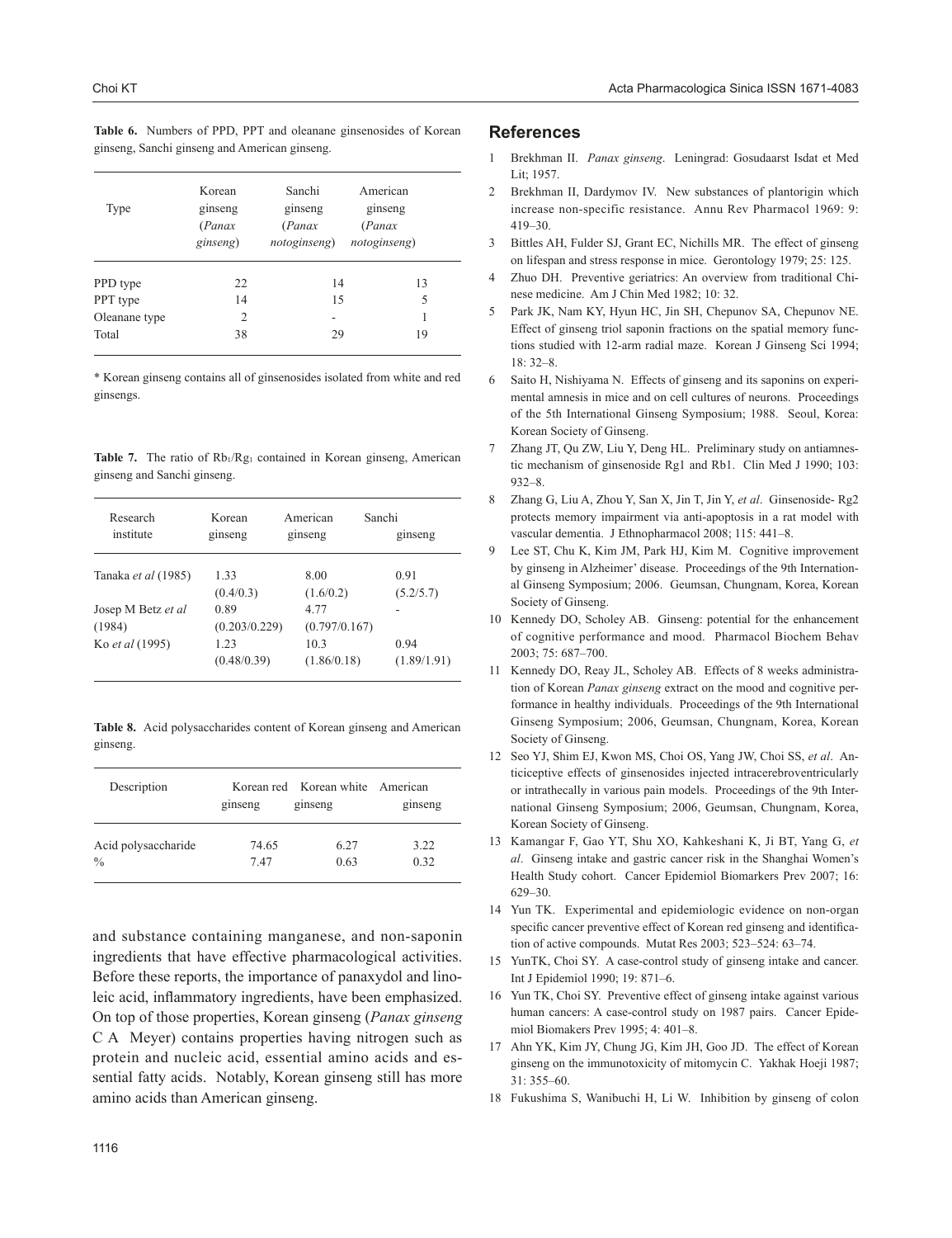carcinogenesis in rats. J Korean Med Sci 2001; 16: S75–80.

- 19 Hwang WI, Lee SD, Han YN, Lee YT. A study on the cytotoxic activity of Korean red ginseng against cancer cells. Proceedings of the 6th Internationa1 Ginseng Symposium; 1993. Korea Ginseng & Tobacco Research Institute, Korea.
- 20 Kikuchi Y, Sasa H, Kita T, Hirata J, Tode T. Inhibition of human ovarian cancer cell proliferation *in vitro* by ginsenoside-Rh2 and adjuvant effects to cisplatin *in vivo*. Anticancer Drugs (England) 1991; 2: 63–7.
- 21 Liu W K, Xu SX, Che CT. Anti-proliferative effect of ginseng saponins on human prostate cancer cell line. Life Sci 2000; 67: 1297– 306.
- 22 Matsunaga H, Katano M, Yamanoto H, Fujito H, Mori M, Takata M. Cytotoxic activity of polyacetylene compounds in *Panax ginseng* CA Meyer. Chem Pharm Bull 1990; 38: 3480–2.
- 23 Odashima S, Nakayabu Y, Honjo N, Abe H, Arichi S. Induction of phenotypic reverse transformation by ginsenosides in cultured Morris hepatimacells. Eur J Cancer 1979; 15: 885–92.
- 24 Popovich DG, Kitts DD. Ginsenosides 20(S)-protopanaxadiol and Rh2 reduce cell proliferation and increase sub-G1 cells in two cultured intestinal cell lines, int-407 and caco-2. Can J Physiol Pharmacol 2004; 82: 183–90.
- 25 Wang Z, Zheng Q, Liu K, Li G, Zheng R. Ginsenoside Rh2 enhances antitumor activity and decreases the genotoxic effect of cytophosphamide. Basic Clin Pharmacol Toxicol 2006; 98: 411–15.
- 26 Xu TM, Xin Y, Cui MH, Jiang X, Gu LP. Inhibitory effect of ginsenoside Rg3 combined with cyclophosphamide on growth and angiogenesis of ovarian cancer. Clin Med J 2007; 120: 584–8.
- 27 Yun TK, Lee YS, Lee YH, Kim SI, Yun HY. Anticarcinogenic effect of *Panax ginseng* C. A. Meyer and identification of active compounds. J Korean Med Sci 2001; 16: S6–18.
- 28 Kumar A, Kumar M, Panwar M, Samarth R, Park TY, Park MH, *et al*. Evaluation of anticancer action of ginsenoside Rp1 and its molecular mechanism. Proceedings of the 9th International Ginseng Symposium; 2006, Geumsan, Chungnam, Korea, Korean Society of Ginseng.
- 29 Park JD, Shin HJ, Kwak YS, Wee JJ, Song YB, Kyung JS, *et al*. Partial chemical structure and immunomodulating antitumor activities of RGAP (red ginseng acidic polysaccharide) from Korean red ginseng. Proceedings of the 9th International Ginseng Symposium; 2006, Geumsan, Chungnam, Korea, Korean Society of Ginseng.
- 30 Suh SO, Kim J, Boo YJ, Park JM, Kim J. Prospective study for Korean red ginseng extract as an immune modulator following a curative surgery in patients with advanced colon cancer. Proceedings of the 9th International Ginseng Symposium; 2006, Geumsan, Chungnam, Korea, Korean Society of Ginseng.
- 31 Mochizuki M, Yoo YC, Azuma I. Inhibitory effect of tumor invasion and metastasis by saponins, 20(R)- and 20(S)-ginsenoside-Rg3, or red ginseng. Proceedings of the Korea-Japan Ginseng Symposium; 1995, Seoul, Korea, Korea Ginseng & T Research Institute.
- 32 Mochizuki M, Yoo YC, Matsuzawa K, Sato K, Saiki I, Tono-Oka S, *et al*. Inhibitory effect of tumor metastasis in mice by saponin, ginsenoside-Rb2, 20(*R*)- and 20(*S*)-ginsenoside-Rg3, of red ginseng. Biol Pharm Bull 1995; 18: 1197–202.
- 33 Kubo M, Tong CN. Influence of the 70% methanolic extract from red ginseng on the lysosome of tumor cells and on the cytocidal effect of mitomycin C. Planta Med 1992; 58: 424–8.
- 34 Noh HT, Rhee YE, Choi YB, Park MJ. Clinical study for effects of

ginseng on CDDP-treated cancer patients. Choesin Uihak 1992; 35: 40–6.

- 35 Park JD, Kim DS, Kwon HY, Son SK, Lee YH, Baek NI, *et al*. Effects of ginseng saponin on modulation of multidrug resistance. Arch Pharm Res 1996; 193: 213–8.
- 36 Lai DM, Tu YK, Liu IM, Chen PF, Cheng JT. Mediation of betaendorphin by ginsenoside Rh2 to lower plasma glucose in streptozotocin-induced diabetic rats. Planta Med 2006; 72: 9–13.
- 37 Sievenpiper JL, Sung MK, Di Buono M, Seung-Lee K, Nam KY, Arnason JT, *et al*. Korean ginseng rootlet decreases acute postprandial glycemia: Results from sequential preparation- and dose-finding studies J Am Coll Nutr 2006; 25: 100–7.
- 38 Vuksan V, Sievenpiper JL, Xu Z, Beljan-Zdravkovic U, Jenkins AL, Arnason JT, *et al*. A role for ginseng in the control of postprandial glycemia and type 2 diabetes. Proceedings of the 8th International Symposium on Ginseng; 2002, Seoul, Korea, Korean Society of Ginseng.
- 39 Yokozawa T, Kobayashi T, Oura H, Kawashima Y. Studies on the mechanism of hypoglycemic activity of ginsenoside-Rb2 streptozotocin-diabetic rats. Chem Pharm Bull 1985; 33: 869–72.
- 40 Yokozawa T, Oura H, Kawashima Y. Effect of administration of ginsenoside-Rb2 in diabetic rats: In terms of carbohydrate and lipid metabolites. Chem Pharm Bull 1987; 35: 4872–7.
- 41 Yokozawa T, Oura H. Facilitation of protein biosynthesis by ginsenoside-Rb2 administration in diabetic rats. J Nat Prod 1990; 53: 1514–18.
- 42 Ando T, Muraoka T, Okuda H, Yamasaki N. Preparation of insulinlike peptides from *Panax ginsen*g. Proceedings of Wakan-Yaku Ginseng Symposium. Gobe, Japan Proc Symp Wakan-Yaku 1979; 12: 15–19.
- 43 Lee WK, Kao ST, Liu IM, Chen JT. Increase of insulin secretion by ginsenoside Rh2 to lower plasma glucose in Wistar rats. Clin Exp Pharmacol Physiol 2006; 33: 27–32.
- 44 Okuda H, Lee SD. Biological activities of non-saponincompounds isolated from Korean red ginseng. Proceedings of the International Symposium on Korean Ginseng, 1990; Seoul, Korea. Korea Ginseng & T Research Institute.
- 45 Takaku T, Kameda K, Matsuura Y, Sekiya K, Okuda H. Studies on insulin-like substances of Korean red ginseng. Planta Med 1990; 56: 27–30.
- 46 Huh K, Jang BS, Park JM. Protective effect of ginseng on bromobenzene-induced hepatoxicity in mice. Korean J Ginseng Sci 1988; 12: 114–20.
- 47 Lee FC, Park JK, Kim EK, Ko JH, Lee JS, Kim KY. The role of Panax ginseng in detoxification of xenobiotics. Proceedings of the 4th International Ginseng Symposium; 1984. Seoul, Korea, Korea Ginseng & T Research Institute. Korea Ginseng Research Institute.
- 48 Mizoguchi Y, Protective effect of ginseng saponin. Report of Ginseng Research Association: 1988. p 46–48.
- 49 Saxena PN, Mahour K. Analysis of hepatoprotection by *Panax ginseng* following mercuric chloride intoxication in albino rat. Proceedings of the 9th International Ginseng Symposium; 2006, Geumsan, Chungnam, Korea, Korean Society of Ginseng.
- 50 Song JH, Park MJ, Kim E, Kim YC. Effects of *Panax ginseng* on galactosamine-induced cytotoxicity in primary cultured rat hepatocytes. Yakhak Hoeji 1990; 34: 341–7.
- 51 Matsuda H, Samukawa K, Kubo M. Anti-hepatitic activity of ginsenoside Ro. Planta Med 1991; 57: 52–5.